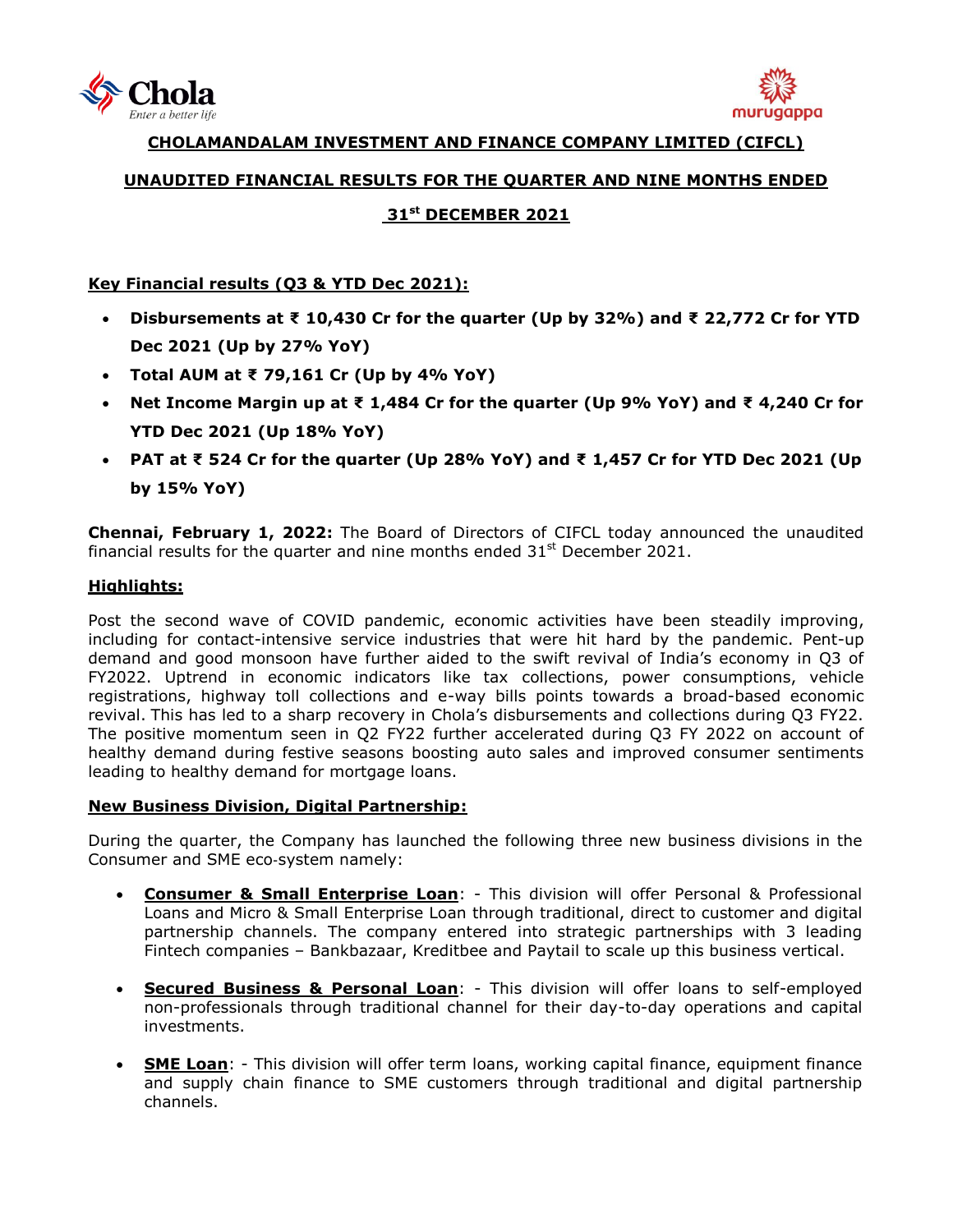



# **Equity Investment in Payswiff:**

The Company has executed an arrangement to make a strategic investment in the equity shares of Payswiff Technologies Private Limited (Payswiff) up to a sum not exceeding Rs.450 crores. This will result in the Company holding about 72% of the equity capital of Payswiff on a fully diluted basis and Payswiff consequently will become a subsidiary of the Company.

Payswiff is engaged in the business of enabling online payment gateway services for e-commerce businesses and provides e-commerce solutions. Payswiff is an omni channel payment transaction solution provider that lets business owners accept payments from their customers in-store, at home deliveries, online, and on-the-go using their product offerings.

This relationship is expected to add value to the existing Chola ecosystem by providing a platform to build new-age SME offering at scale, access to the SME network across the country and an opportunity to be one of the preferred SME financiers.

### **Changes to RBI regulation on Asset Classification and Provisioning under IRAC:**

RBI had made changes to the method of evaluating the NPAs as per their circular dated  $12<sup>th</sup>$  Nov 2021.Basis this, the following are the key changes brought into scope with immediate effect:

- a. NPA evaluation should be on day basis based on daily DPD run after end of the day process in the system.
- b. Agreements which cross 90 days DPD, should continue to be classified as NPA until all dues towards principal and interest are completed

While these changes are regarding evaluation of NPA as per Income Recognition and Asset Classification and Provisioning (IRACP) as defined by RBI, and has no bearing directly on the ECL model, we have made suitable changes in presenting the stagewise asset categorization to bring in more transparency in our reporting to enable all stakeholders to relate the figures both under IRAC model and the IND AS ECL model. Accordingly, we have sub-categorised the stages as follows:

| Rs in Cr<br>Stage wise Summary - Dec 21 |                 |                                 |                             |                              |                          |                 |              |
|-----------------------------------------|-----------------|---------------------------------|-----------------------------|------------------------------|--------------------------|-----------------|--------------|
|                                         |                 |                                 | <b>Normal Provision</b>     |                              | <b>Management</b>        | <b>Total</b>    | <b>Total</b> |
| <b>Particulars</b>                      | <b>Asset</b>    | <b>Existing</b><br><b>Model</b> | <b>Addn</b><br><b>Model</b> | <b>Total</b><br><b>Model</b> | <b>Overlay</b>           | <b>Provn</b>    |              |
|                                         | <b>Rs in Cr</b> | <b>Rs in Cr</b>                 | <b>Rs in Cr</b>             | <b>Rs in Cr</b>              | <b>Rs in Cr</b>          | <b>Rs in Cr</b> | PCR%         |
| Stage 1                                 | 60,446          | 151                             | 39                          | 190                          | 13                       | 203             | 0.34%        |
| Stage 1A                                | 33              | O                               | O                           | O                            | 0                        | O               | 1.11%        |
| Stage 1B                                | 254             |                                 | 9                           | 10                           | 1                        | 11              | 4.30%        |
| <b>Total Stage 1</b>                    | 60,734          | 152                             | 48                          | 200                          | 14                       | 214             | 0.35%        |
| Stage 2                                 | 5,812           | 582                             | $-38$                       | 544                          | 20                       | 563             | 9.69%        |
| Stage 2A                                | 26              | 3                               | 0                           |                              | 0                        | 3               | 11.77%       |
| Stage 2B                                | 1,683           | 162                             | 36                          | 198                          | 273                      | 471             | 28.00%       |
| <b>Total Stage 2</b>                    | 7,521           | 746                             | $-2$                        | 745                          | 293                      | 1,038           | 13.80%       |
| Stage 3                                 | 4,047           | 953                             | $\Omega$                    | 953                          | 529                      | 1,481           | 36.61%       |
| Stage 3 - Legal                         | 198             | 165                             |                             | 165                          | $\overline{\phantom{0}}$ | 165             | 83.74%       |
| <b>Total Stage 3</b>                    | 4,244           | 1,118                           | $\mathbf{0}$                | 1,118                        | 529                      | 1,647           | 38.80%       |
| <b>Total</b>                            | 72,499          | 2,016                           | 46                          | 2,062                        | 836                      | 2,899           | 4.00%        |
| <b>NPA as per RBI (incl Sec)</b>        | 6,182           | 1,281                           | 45                          | 1,326                        | 804                      | 2,129           | 34.44%       |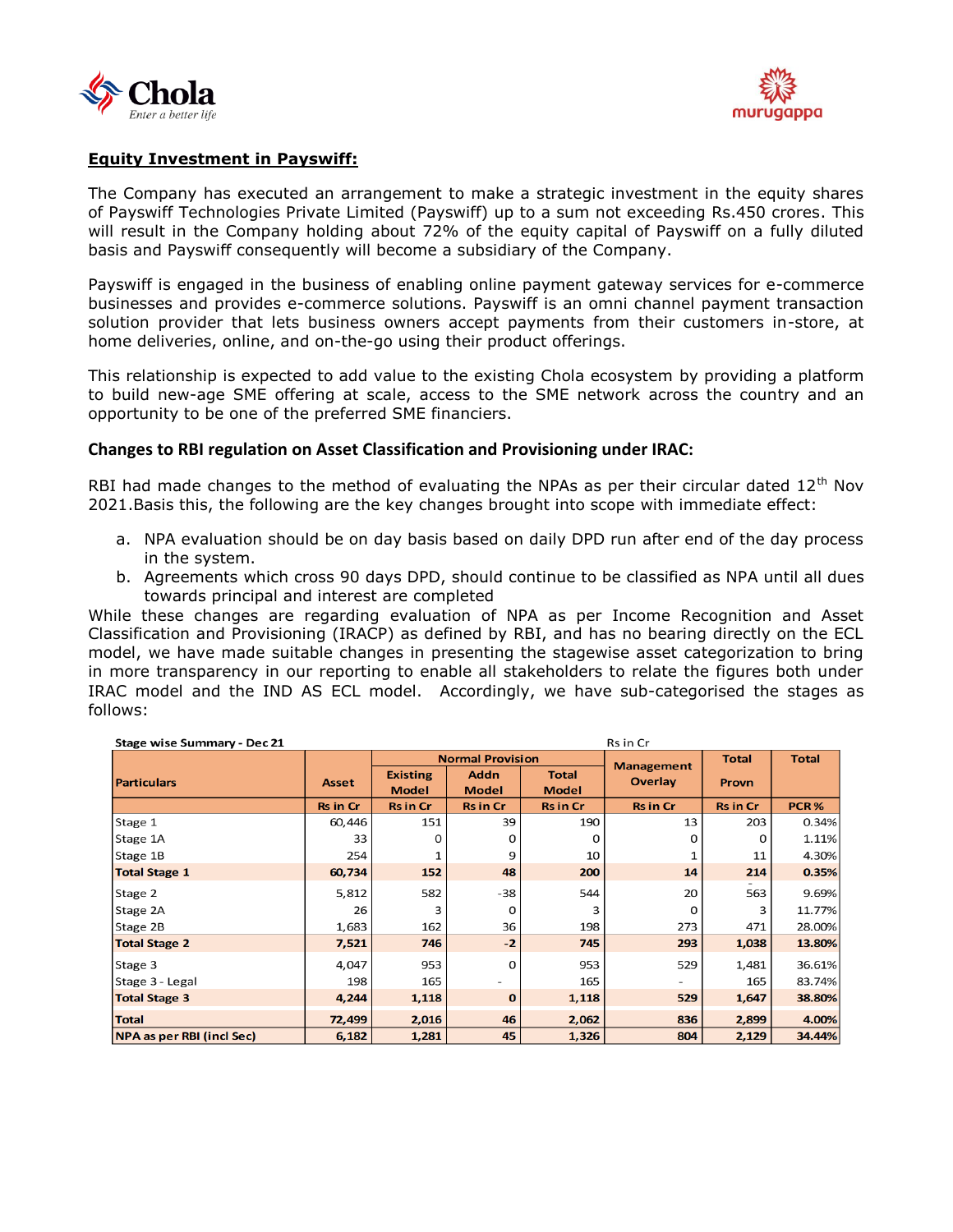



#### **We have now sub-classified the stage 1 and stage 2 to present the assets as following:**

| STAGE <sub>1</sub> | Represents assets which had never touched NPA and currently been within 0-30 days - hence not an NPA as per RBI norms                                               |
|--------------------|---------------------------------------------------------------------------------------------------------------------------------------------------------------------|
| STAGE_1A           | Represents assets which had been an NPA in the past but had normalised and currently in the 0-30 days - Hence no more an NPA as per RBI norms                       |
| STAGE_1B           | Represents assets which had been an NPA in the past but yet to be fully normalised though it has moved to stage 1 currently - Hence an NPA as per current RBI norms |
| STAGE <sub>2</sub> | Represents assets which had never touched NPA and had always been within 0-90 days - hence not an NPA as per RBI norms                                              |
| STAGE 2A           | Represents assets which had been an NPA in the past but had been normalised post that and now in 31-90 days DPD - Hence no more an NPA as per RBI norms             |
| STAGE 2B           | Represents assets which had been an NPA in the past but yet to be fully normalised though it has moved to stage 2 currently - Hence an NPA as per current RBI norms |
| STAGE <sub>3</sub> | Represents assets which continues to be a NPA as on the closing date - Hence an NPA as percurrent RBI norms                                                         |

During the quarter the company has made additional provisions of Rs 136 crs towards management overlay taking the total management overlay to 836 crs.

### **Performance Highlights:**

|                          |          |                 |           |               |               | <b>Rs in Cr</b> |
|--------------------------|----------|-----------------|-----------|---------------|---------------|-----------------|
| <b>Particulars</b>       | Q3 FY-21 | <b>Q3 FY-22</b> | Growth    | <b>YTD</b>    | <b>YTD</b>    | Growth          |
|                          |          |                 | $(Y-o-Y)$ | <b>Dec 20</b> | <b>Dec 21</b> | $(Y-o-Y)$       |
| <b>Disbursements</b>     | 7,926    | 10,430          | 32%       | 17,972        | 22,772        | 27%             |
| <b>AUM</b>               | 75,813   | 79,161          | 4%        | 75,813        | 79,161        | 4%              |
| Total Income             | 2,505    | 2,530           | $1\%$     | 7,058         | 7,468         | 6%              |
| Finance Cost             | $-1,140$ | $-1,046$        | $-8%$     | $-3,456$      | $-3,228$      | $-7%$           |
| <b>Net Income Margin</b> | 1,364    | 1,484           | 9%        | 3,602         | 4,240         | 18%             |
| <b>Total Expenses</b>    | $-369$   | $-532$          | 44%       | $-1,070$      | $-1,420$      | 33%             |
| Loan Losses              | $-445$   | $-248$          | $-44%$    | $-818$        | $-859$        | 5%              |
| <b>Profit Before Tax</b> | 551      | 704             | 28%       | 1,714         | 1,962         | 14%             |
| <b>Profit After Tax</b>  | 409      | 524             | 28%       | 1,272         | 1,457         | 15%             |

- Aggregate disbursements in Q3 FY 22 were at  $\overline{z}$  10,430 Cr as against  $\overline{z}$  7,926 Cr in Q3 FY 21 with a growth of 32%. Disbursements for YTD Dec 2021 were at ₹ 22,772 Cr as against ₹ 17,972 Cr in the previous year registering the growth of 27% Y-on-Y.
- Vehicle Finance (VF) disbursements were at ₹ 7,647 Cr in Q3 FY 22 as against ₹ 6,084 Cr in O3 FY21, growth of 26%. Disbursements for YTD Dec 2021, were at ₹ 16,654 Cr as against ₹ 14,096 Cr in the previous year, reporting a growth of 18% Y-o-Y.
- Loan Against Property (LAP) business disbursed ₹ 1,763 Cr in Q3 FY 22, as against ₹ 1,265 Cr in Q3 FY 21, with a growth rate of 39%. The Disbursements for YTD Dec 2021 were at ₹ 3,884 Cr as against ₹ 2,436 Cr in the previous year, registering a good growth rate of 59%  $Y$ - $O - Y$ .
- Home Loan (HL) business disbursed ₹ 437 Cr in Q3 FY 22, as against ₹ 434 Cr in Q3 FY 21. The Disbursements for YTD Dec 2021 were at ₹ 1,129 Cr as against ₹ 1,004 Cr in the previous year, registering a growth of 12% Y-o-Y.
- Assets under management as of 31<sup>st</sup> Dec 2021, stood at ₹ 79,161 Cr as compared to ₹ 75,813 Cr as of end Dec in FY21.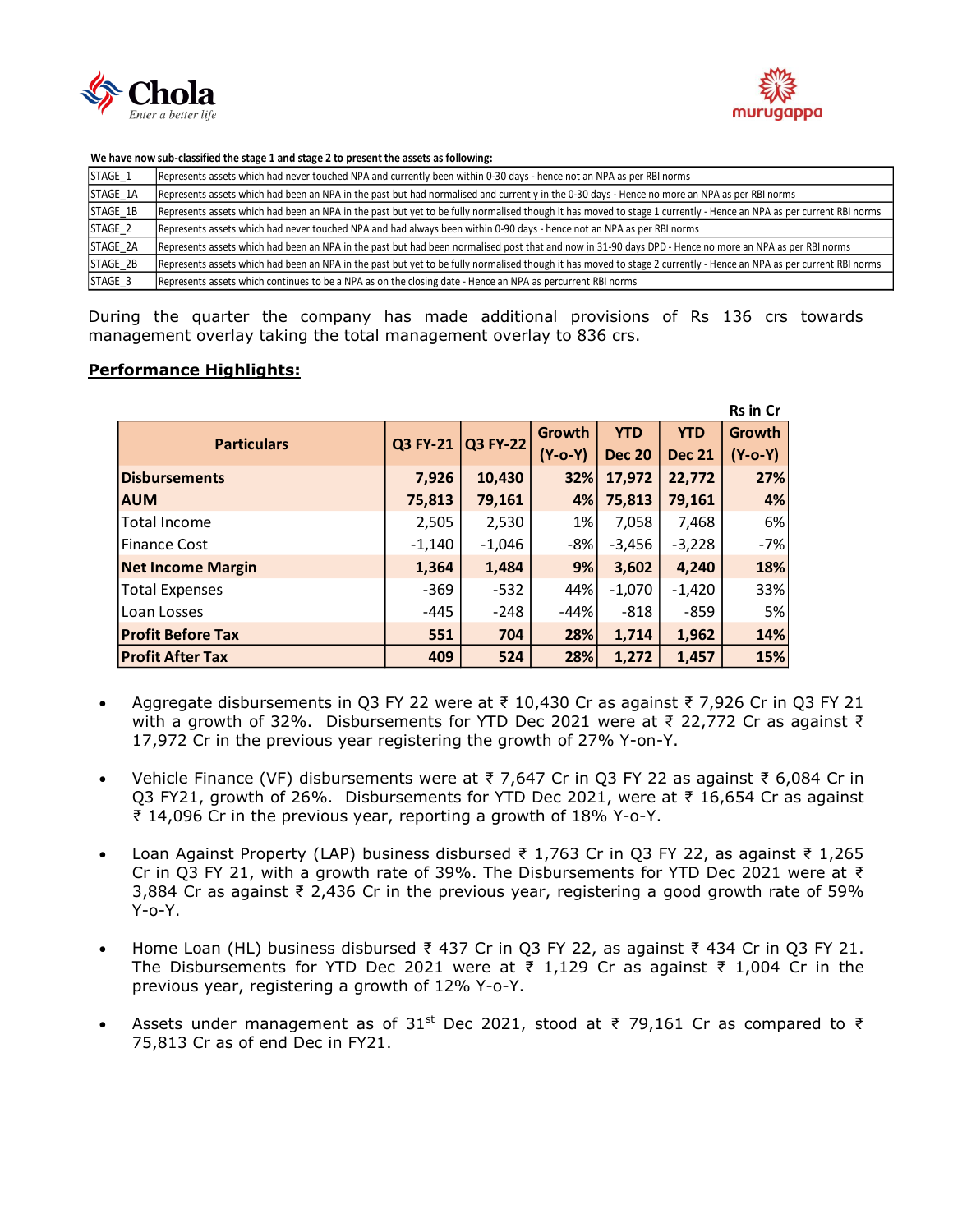



- Profits after Tax (PAT) for Q3 FY 22 were at ₹ 524 Cr compared to ₹ 409 Cr in Q3 FY 21, reporting a growth of 28%. PAT for YTD Dec 2021, were at ₹ 1,457 Cr as against ₹ 1,272 Cr in the same period last year registering a growth of 15%.
- PBT-ROA for Q3 FY 22 was at 3.8% and for YTD Dec 2021 was at 3.6% as against 3.1% and 3.4% respectively in the same period last year.
- ROE for Q3 FY 22 was at 19.3% as against 17.6% in previous year.
- The Company continues to hold a strong liquidity position with ₹ 6,317.50 Cr as cash balance as at end of December 21 (including Rs 1500 Cr invested in Gsec shown under investments), with a total liquidity position of ₹ 10,671 Cr (including undrawn sanctioned lines). The ALM is comfortable with no negative cumulative mismatches across all time buckets.

### **Interim Dividend**

The Board of Directors of the Company approved the payment of Interim dividend of 65% being ₹ 1.30 per share on the equity shares of the Company, for the year ending March 31, 2022.

### **Asset Quality**

CIFCL asset quality as at end of December 2021, represented by Stage 3 assets stood at 5.85% with a provision coverage of 38.80%, as against 6.16% as at end of September 2021 with a provision coverage of 36.45%. The total provisions currently carried against the overall book is 4.00% as against the normal overall provision levels of 1.75% carried prior to the Covid-19 pandemic, representing more than twice the normal pre-covid provision coverage level.

As per revised RBI norms (circular dated Nov  $12^{th}$ , 2021) GNPA% and NNPA% as of December'21 is at 8.53% and 5.76% respectively. We carry Rs.746 Cr higher provisions under INDAS over IRAC.

|                                      |               |               |               |               |               |          |          | Rs in Cr      |
|--------------------------------------|---------------|---------------|---------------|---------------|---------------|----------|----------|---------------|
|                                      | <b>Mar-20</b> | <b>Jun-20</b> | <b>Sep-20</b> | <b>Dec-20</b> | <b>Mar-21</b> | $Jun-21$ | $Sep-21$ | <b>Dec-21</b> |
| Gross Assets - Stage 3               | 2,163         | 1,996         | 1,904         | 2,486         | 2,705         | 4.545    | 4.271    | 4,244         |
| Stage 3 Assets to Total Gross Assets | 3.80%         | 3.34%         | 2.98%         | 3.75%         | 3.96%         | 6.79%    | 6.16%    | 5.85%         |
| <b>ECL Provisions - Stage 3</b>      | 898           | 831           | 818           | 1,082         | 1,197         | 1,614    | 1,557    | 1,647         |
| Coverage ratio (%) - Stage 3         | 41.52%        | 41.62%        | 42.93%        | 43.52%        | 44.27%        | 35.51%   | 36.45%   | 38.80%        |
| Gross Assets - Stage 1&2             | 54.762        | 57.777        | 62,041        | 63,755        | 65,579        | 62.348   | 65.083   | 68,254        |
| ECL Provisions - Stage 1 &2          | 625           | 607           | 871           | 963           | 1,247         | 1,313    | 1,282    | 1,252         |
| Coverage ratio (%) - Stage 1&2       | 1.14%         | 1.05%         | 1.40%         | 1.51%         | 1.90%         | 2.11%    | 1.97%    | 1.83%         |
| <b>Total ECL Provision</b>           | 1,523         | 1.437         | 1,688         | 2,045         | 2.444         | 2,926    | 2,839    | 2,899         |
| <b>Overall Provision Coverage</b>    | 2.68%         | 2.40%         | 2.64%         | 3.09%         | 3.58%         | 4.37%    | 4.09%    | 4.00%         |

Note: Sep-20 and Dec-20 numbers are before considering Supreme Court Interim orders, which had directed the accounts which were not declared NPA till 31-Aug-2020 shall not be declared as NPA till further orders. This is done to facilitate comparative numbers. The interim order granted stands vacated on March 23 and hence company has continued with the asset classification as per ECL model under INDAS for the quarter and year ended 31<sup>st</sup> March 2021.Considering the Supreme Court Interim orders directions Stage 3 % for Sep-20 and Dec-20 works out to 2.75% and 2.57% respectively.

### **Capital Adequacy:**

The Capital Adequacy Ratio (CAR) of the company as on  $31<sup>st</sup>$  December 2021, was at 19.8% as against the regulatory requirement of 15%. Tier-I Capital was at 16.8%.